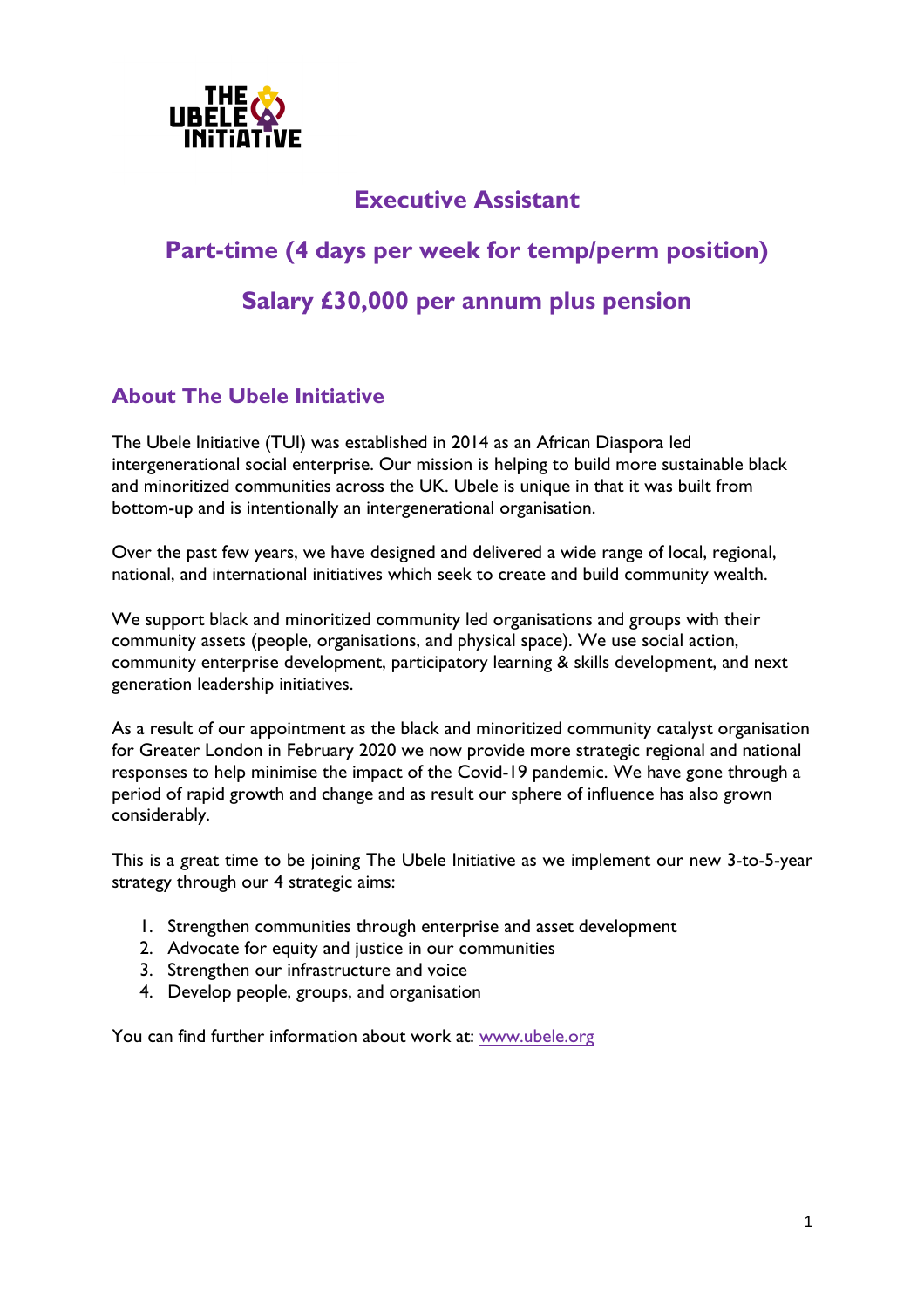

## **Executive Administrative Assistant**

The Ubele Initiative is searching for a highly adaptable and flexible Executive Assistant to support the CEO in fulfilling various responsibilities within communications and provide general administrative assistance to programs and operations. The ideal candidate will have an interest and ability to seamlessly weave in and out of various spheres of responsibility to meet the organization's needs.

# **Key Responsibilities:**

# **Executive Support**

- Provide calendar management support for CEO.
- Screen and draft email correspondence for CEO.
- Monitor CEO's email inbox.
- Support internal and external meeting preparation, including Senior Leadership Team and Board Meetings.
- Reading and analysing enquiries, letters, agendas, memos and determining significance; routing to appropriate personnel in a timely and efficient manner.
- Prepare reports, collate, and analyse information; prepare presentations.
- Conduct research to support development of new projects/initiatives, as needed.
- Attend internal and external meetings, take minutes, and distribute afterward.
- Support CEO with mini projects and follow up.
- Prepare draft correspondence upon direction of CEO.
- Support Business Manager in developing a records management system.

#### **Communications**

- Answering and directing calls to appropriate staff/Associates and parties, taking messages.
- Manage CEO'S social media accounts including developing social media schedule, drafting, and scheduling posts, and engaging with audiences.
- Support CEO in sourcing and drafting articles for Ubele's newsletter.
- Draft and manage release dates for recurring publications.
- Provide calendar support in setting up meetings between CEO, Directors, Associates, and managers, as needed.
- Support new employee onboarding (e.g., meeting scheduling)
- Assist in data archive of projects.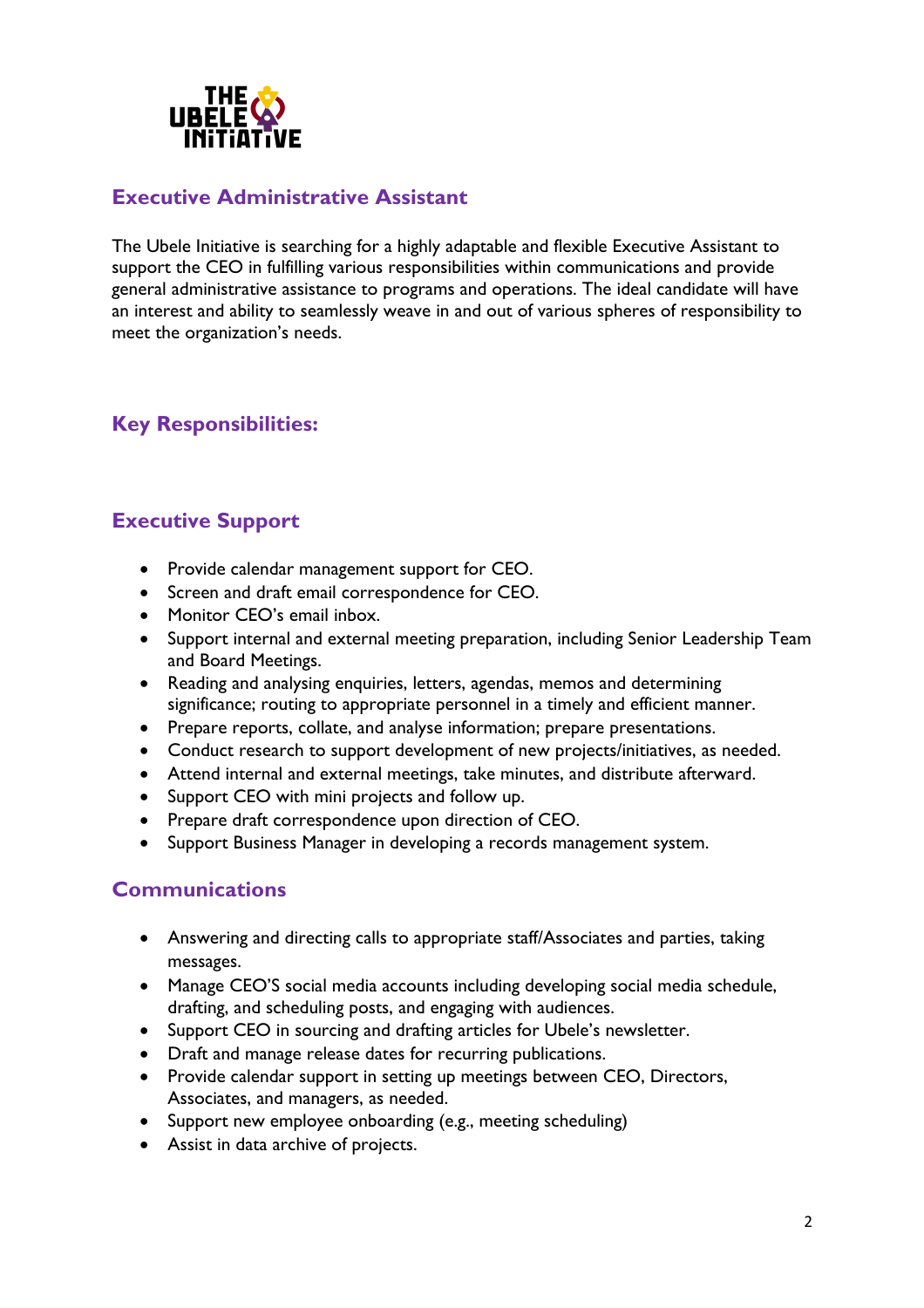

## **Administrative**

- Manage and maintain CEO & Directors schedules, including travel and conferences, making appointments, and making changes to appointments.
- Greeting visitors if onsite and determining access to premises.
- Overseeing administrative policies within Ubele; recommending changes as appropriate.
- Opening, sorting, and distributing correspondence, including emails.
- Maintain knowledge by attending workshops; review publications; establish professional and personal networks within the industry.
- Coordinate CEO's expenses.
- Arrange for CEO to approve and sign off documentation.
- Prepare cheques for sign off.

## **Essential requirements**

- At least 5 years' experience working at a senior level in an executive or personal assistant role that includes both administrative and communications responsibilities.
- Excellent organizational, planning, and time management skills to enable balancing. multiple priorities while meeting deadlines.
- Strong written and verbal communication skills including editing and proofreading.
- Ability to juggle multiple responsibilities and maintain a demeanour of a team player in a very fluid environment.
- Commitment to the advancement of the Ubele Initiative.
- Office management and financial experience.
- Strong interpersonal skills and ability to cultivate and maintain relationships with all stakeholders.
- Data analysis; Proficient in Access, MS Word, Excel, Outlook. Perform filtering and sorting of data, V-lookup, and other functions.
- Problem solving ability.
- Proficient in Microsoft Office 365

# **Desirable Qualifications**

- Executive Assistant Diploma
- ILM Level 3 or 5 Leadership & Management
- BA Hons Business Administration
- Prince2 Foundation or APM